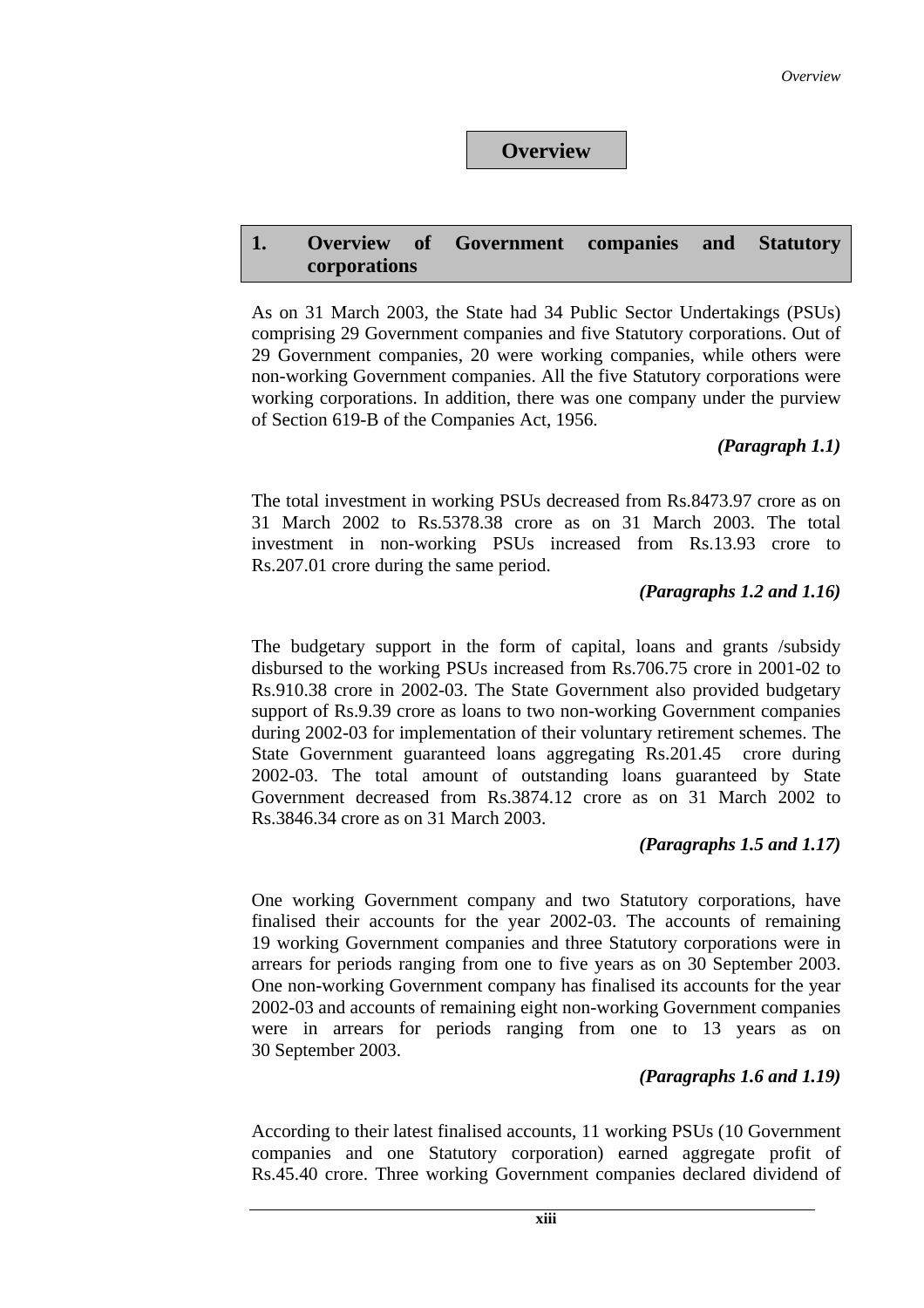Rs.3.32 crore during the year. On the other hand, 13 working PSUs (10 Government companies and three Statutory corporations) incurred aggregate losses of Rs.1638.78 crore, as per their latest finalised accounts. Of the lossincurring working Government companies, accumulated losses of three companies aggregated Rs.231.31 crore which exceeded their aggregate paidup capital of Rs.82.83 crore. Three loss-incurring Statutory corporations had accumulated losses of Rs.2718.46 crore, which exceeded their paid-up capital of Rs.501.60 crore.

#### *(Paragraphs 1.7, 1.8, 1.9 and 1.11)*

Even after completion of five years of their existence, the individual turnover of nine working Government companies has been less than rupees five crore in each of the preceding five years as per their latest finalised accounts. As such, the Government may either improve the performance of these nine Government companies or consider their closure.

*(Paragraph 1.31)* 

# **2 REVIEW RELATING TO GOVERNMENT COMPANIES**

*Madhya Pradesh State Civil Supplies Corporation Limited* 

*The Madhya Pradesh State Civil Supplies Corporation Limited was set up in April 1974 for procuring, storing, transporting, distributing and stocking of foodgrains. The activities of the Company are, however, generally limited to procurement and distribution of wheat, rice, jowar, bajra, maize, and sugar.* 

 $\triangleright$  Failure to mill the paddy resulted in locking up of Rs.8.86 crore and consequential interest loss of Rs.1.44 crore.

*(Paragraph 2.7.6)* 

 $\triangleright$  Avoidable cross-transportation of foodgrains and sugar first to local godowns and then to the issue centres resulted in extra expenditure of Rs.2.47 crore.

*(Paragraph 2.8.2)* 

! Write-off of shortages of foodgrains and sugar during 1998-2001 without proper investigation resulted in loss of Rs.5.83 crore.

*(Paragraph 2.9.3)* 

 $\triangleright$  Delay in preferring claims with sugar equalisation fund resulted in avoidable loss of interest of Rs.1.04 crore.

*(Paragraph 2.11.1)*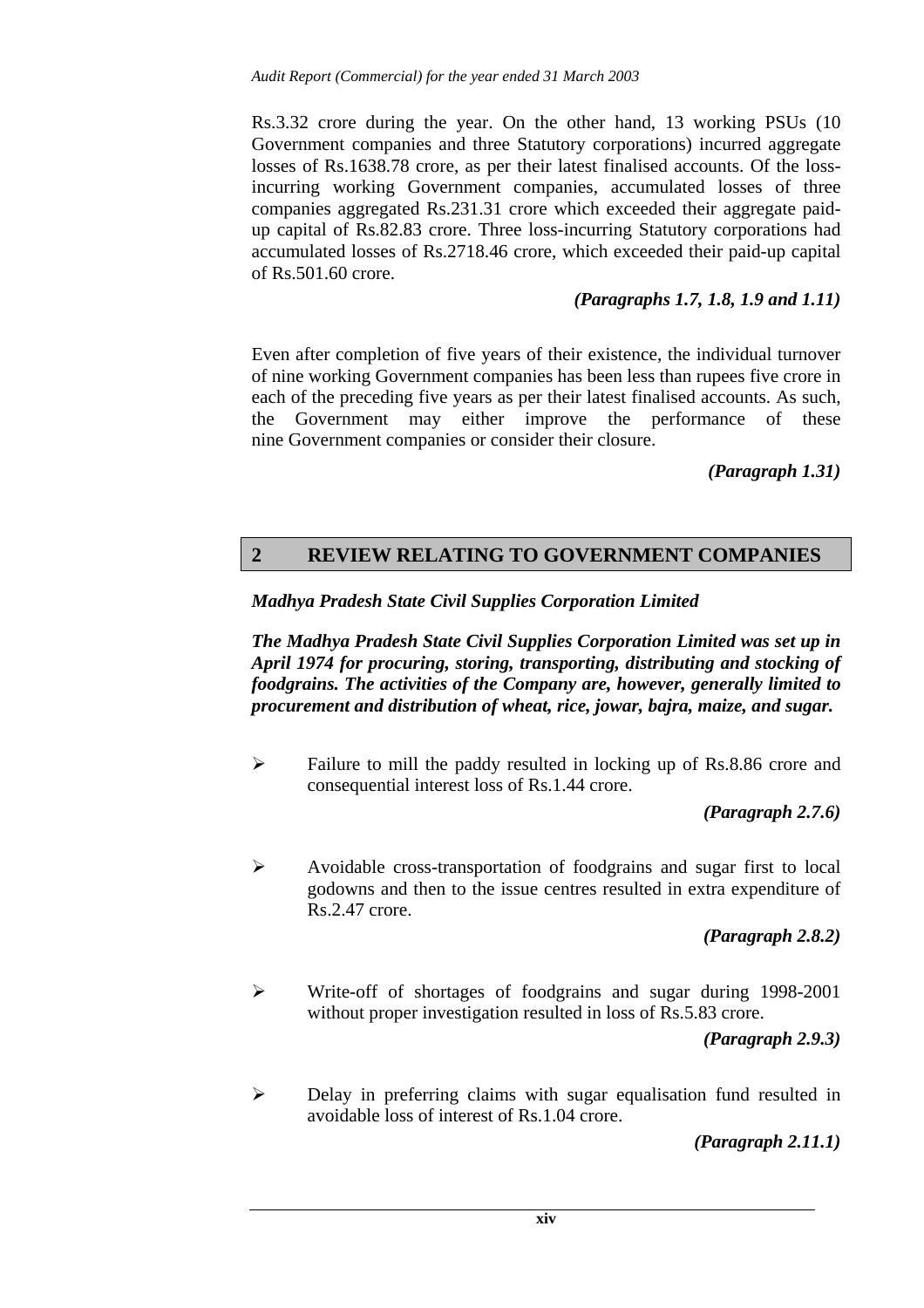! Non-recovery of Rs.6.94 crore from Chhattisgarh State Civil Supplies Corporation Limited resulted in loss of interest of Rs.2.01 crore.

*(Paragraph 2.11.2)*

# **3. REVIEWS RELATING TO STATUTORY CORPORATION**

 *Madhya Pradesh State Electricity Board* 

**3.1 Procurement, performance and repairs of energy meters** 

*Management of meters requires establishment of a sound system for judicious procurement, proper maintenance and timely repair of meters so that optimum benefits are achieved from the meters procured for installation/replacement in the service of consumers.* 

 $\triangleright$  Failure to include price-reduction clause in the contract agreement for procurement of meters resulted in forgoing a saving of Rs.2.17 crore.

*(Paragraph 3.1.8)* 

 $\triangleright$  Acceptance of unreasonable conditions put forth by suppliers without assessing financial implications led to forgoing a saving of Rs.5.87 crore.

# *(Paragraph 3.1.9)*

 $\triangleright$  The undue deferment of opening of tenders and acceptance of offers for inspection of belated supplies of meters resulted in forgoing savings of Rs.3.63 crore and extending undue benefit to suppliers to that extent.

# *(Paragraph 3.1.12)*

! Procurement of meters based on unrealistic assessment led to extra expenditure of Rs.3.47 crore and locking up of funds entailing loss of interest.

# *(Paragraph 3.1.13)*

 $\triangleright$  Conventional meters were procured at a cost of Rs.8.77 crore even after the decision to go in for electronic meters, rendering the purchase unwarranted.

*(Paragraph 3.1.15)*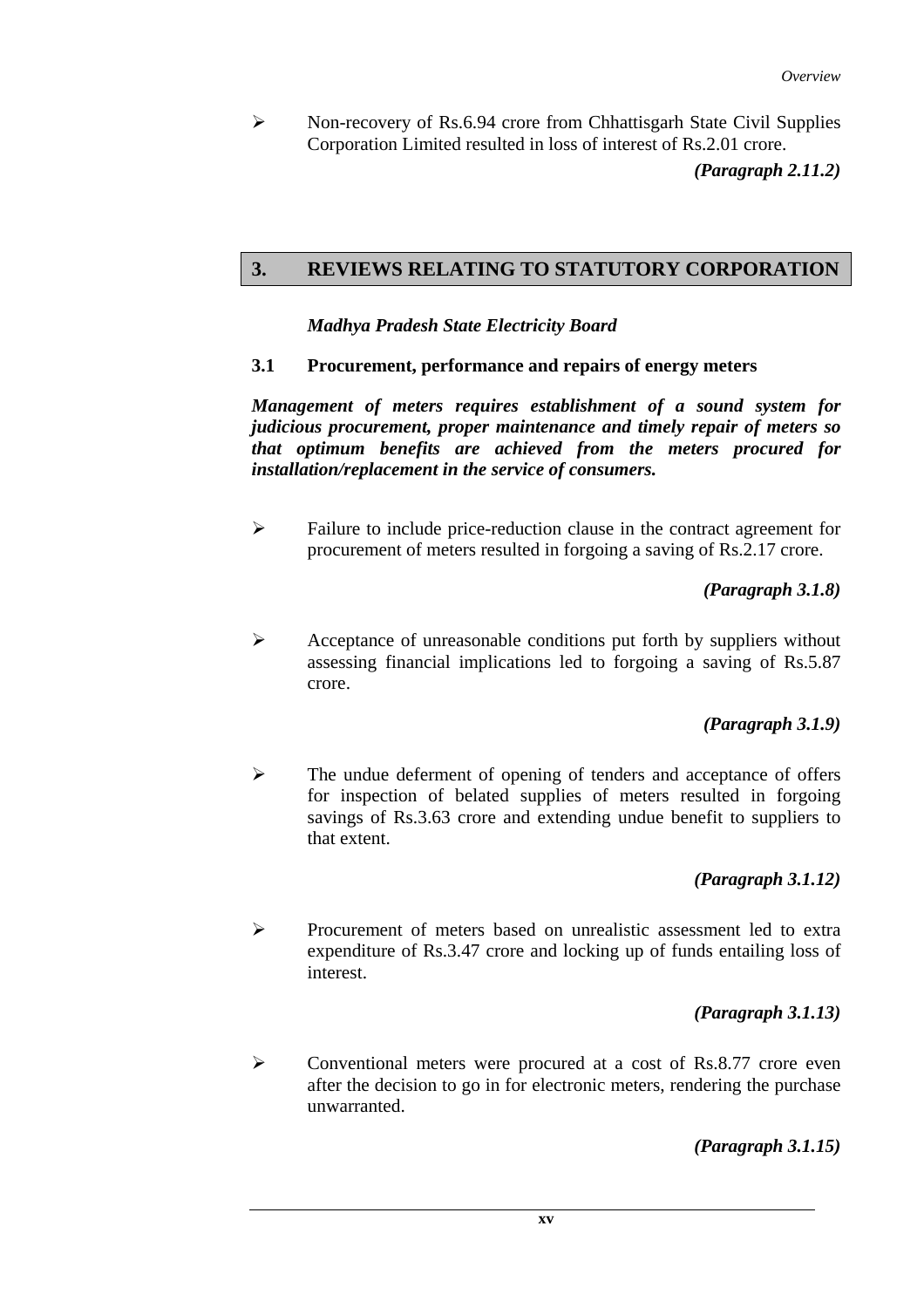! Premature replacement of electro-mechanical meters (with imported components) resulted in expenditure of Rs.5.15 crore being rendered largely unproductive.

*(Paragraph 3.1.18)*

*3.2 Operational performance and maintenance of Sanjay Gandhi Thermal Power Station, Birshinghpur* 

*Sanjay Gandhi Thermal Power Station (Station) Birsinghpur of Madhya Pradesh State Electricity Board has an installed capacity of 4x210 MW. Its Power House I was commissioned in March 1993 (Unit I) and March 1994 (Unit II) at a cost of Rs.830 crore and the Power House II in February 1999 (Unit III) and November 1999 (Unit IV) at a cost of Rs.980 crore.* 

 $\triangleright$  The actual generation of power during 1998-2003 ranged between 69.4 and 85.6 per cent (Power House I) and 82.1 and 86.9 per cent (Power House II) of the possible generation. Even in comparison with the Central Electricity Authority norm of 80 per cent plant load factor, there was loss of generation of 3792.54 million units with consequential potential loss of revenue of Rs.758.51 crore.

# *(Paragraph 3.2.4)*

! Low thermal efficiency of the two Power Houses resulted in excess consumption of 64.12 lakh million and 42.69 lakh million kcal of heat respectively involving extra expenditure of Rs.199.48 crore.

# *(Paragraph 3.2.6)*

 $\triangleright$  Due to non-finalisation of fuel supply agreement with South Eastern Coalfields Limited, the Station incurred avoidable expenditure of Rs.35.64 crore on grade difference in coal supplied.

# *(Paragraph 3.2.10)*

! During 1998-2003, the Station consumed 15090.387 KL oil in excess of the prescribed norm resulting in extra expenditure of Rs.37.73 crore.

# *(Paragraph 3.2.13)*

 $\triangleright$  Coal handling plant constructed in January 2000 at a cost of Rs.42 crore could not be utilised so far (March 2003).

#### *(Paragraph 3.2.14)*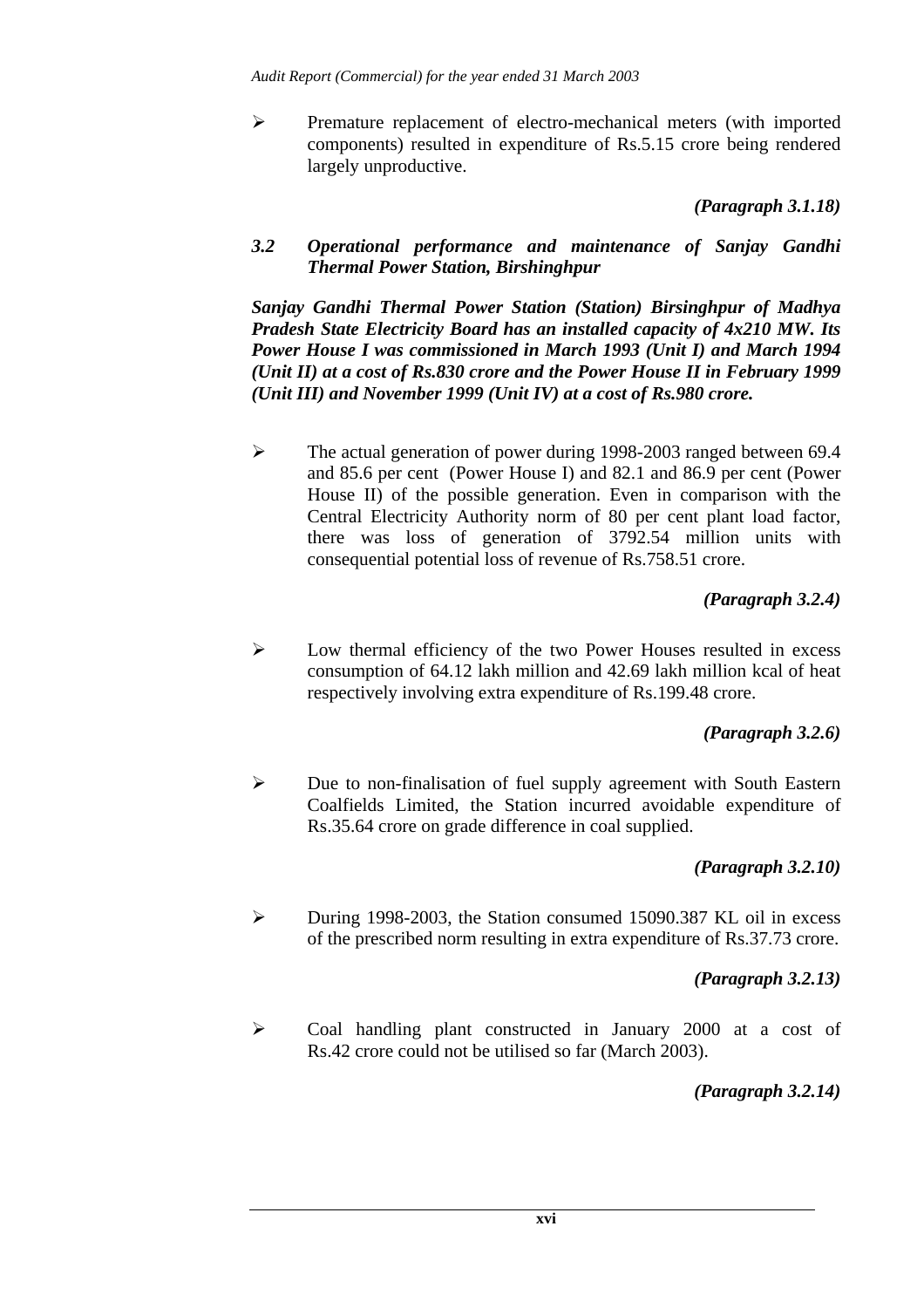## **4. MISCELLANEOUS TOPICS OF INTEREST**

#### *Government companies*

**Madhya Pradesh State Textile Corporation Limited, Madhya Pradesh State Industries Corporation Limited** and **Madhya Pradesh Leather Development Corporation Limited** diverted Rs.1.33 crore drawn for voluntary retirement scheme for other purposes.

*(Paragraph 4.1.5)*

**Madhya Pradesh State Textile Corporation Limited** and **Madhya Pradesh State Industries Corporation Limited** in violation of guidelines of the voluntary retirement scheme drew Rs.1.80 crore.

*(Paragraph 4.1.8)*

**Madhya Pradesh State Industrial Development Corporation Limited** suffered loss of interest of Rs.1.85 crore due to undue one-time settlements and rescheduling of loan, despite the borrower being a continuous and wilful defaulter.

*(Paragraph 4.3)*

Drawal of loan by **Madhya Pradesh Pichhda Varg Tatha Alpasankhyak Vitta Evam Vikas Nigam Limited** much in excess of its capacity to utilise it, led to loss of interest of Rs.1.90 crore

*(Paragraph 4.5)*

Failure of **Madhya Pradesh State Electronics Development Corporation Limited** to enforce provision of a buy-back agreement in a unit resulted in loss of Rs.1.87 crore in disinvestment.

*(Paragraph 4.6)*

Failure to swap a high-cost loan by market driven cheaper loan(s) by **Madhya Pradesh Rajya Van Vikas Nigam Limited** resulted in avoidable payment of interest of Rs.1.74 crore with further recurring liabilities of Rs.88 lakh per annum.

*(Paragraph 4.7)*